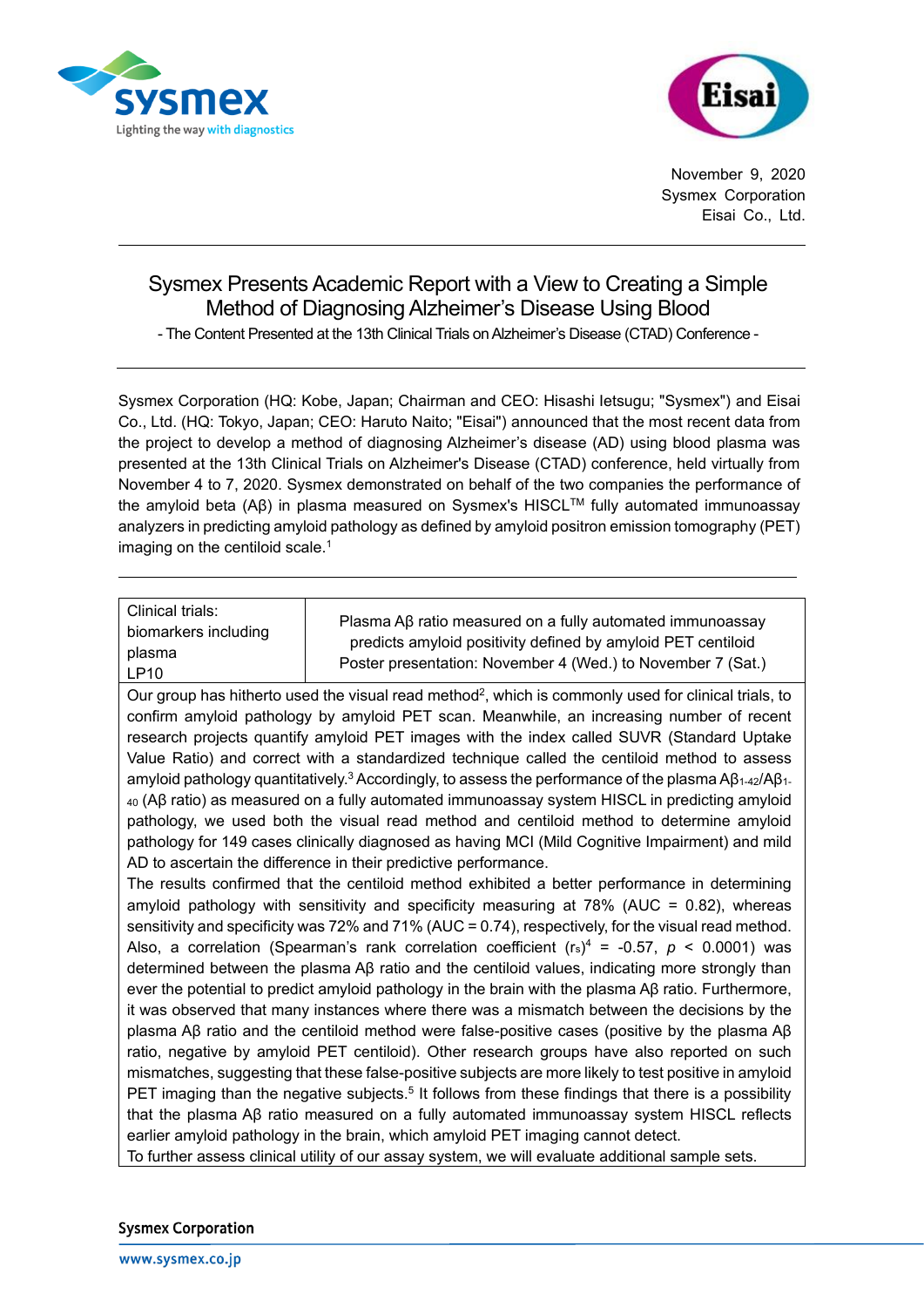The total number of those living with dementia across the world is projected to reach 82 million in 2030 and 152 million in 2050, with the total global societal cost of dementia stemming from direct medical and social care costs and lower productivity being estimated to reach 2 trillion USD in 2030.<sup>6</sup> In Japan, the number of those with dementia is thought to have reached approximately 4.62 million in 2012 and is projected to grow to 7.30 million in 2025<sup>7</sup>, with the total societal cost of this disease being estimated to be equivalent to 4.1%<sup>8</sup> of the gross domestic product (GDP) in 2025 (25.8 trillion yen<sup>9</sup>). Of these sufferers, those living with AD are thought to account for more than 60% of those living with dementia.<sup>7</sup>

It is conceivable that AD is a disease that results in synaptic dysfunction and neuronal cell death due to tau deposition in neurons triggered by Aβ aggregation on the outside of neurons. These brain changes cause cognitive impairment and psychological and behavioral symptoms, suggesting that the Aβ aggregation and accumulation inside the brain is caused by AD before the presence of cognitive impairment appears, thus, it is believed that early diagnosis and early intervention is more effective in therapies targeting Aβ. Currently, amyloid PET and Aβ ratio in cerebrospinal fluid (CSF) are used for detecting amyloid aggregates in the brain, but this puts significant burden on patients in terms of access, costs, and their physical wellbeing.<sup>10</sup>

Sysmex and Eisai are working to create new diagnostic technologies for the prevention and treatment of dementia. Accordingly, the overarching aim is to contribute to the advancement of healthcare and improve the quality of life for those living with the disease and their families.

## **Terminology**

- 1 A standardization scale for integration analysis of PET SUVR values as measured by different amyloid PET imaging probes.
- 2 Trained doctors qualitatively distinguish amyloid PET positive from amyloid negative subjects by visually reading images.
- 3 Klunk WE *et al*, Alzheimer's Dementia (2014)
- 4 Assesses how correlated two sets of data are based on two quantitative data distributions. For the purpose of this analysis, Spearman's rank correlation coefficient  $(r_s)$ , which is a correlation index as determined by the rankings of the two variables, was calculated.
- 5 Schindler SE *et al*, Neurology (2019)
- 6 World Alzheimer Report 2018
- 7 Promotion of Comprehensive Measures against Dementia, Ministry of Health, Labour and Welfare
- 8 Study on Economic Impact of Dementia in Japan, 2014 Health Labour Sciences Research Grant Annual Report
- 9 Estimated by Sysmex based on Japan's Medium-term Economic Outlook (February 2018), Daiwa Institute of Research
- 10 Aβ is a peptide made of amino-acid residues removed from amyloid precursor protein. Many of them are  $AB_{1-40}$ , which is comprised of 40-residues, and the  $AB_{1-40}$  level does not fluctuate significantly as AD progresses. Comprised of 42-residues, Aβ1-42, on the other hand, is highly cohesive and decreases in cerebrospinal fluid (CSF) from the early stages of AD. It is believed that Aβ's absolute values show individual and intrinsic variability but that the plasma  $\frac{AB_{1-42}}{AB_{1-40}}$  ratio remains unchanged. It has also been reported that the plasma  $AB_{1-42}/AB_{1-40}$  ratio in CSF shows a high correlation with amyloid PET.